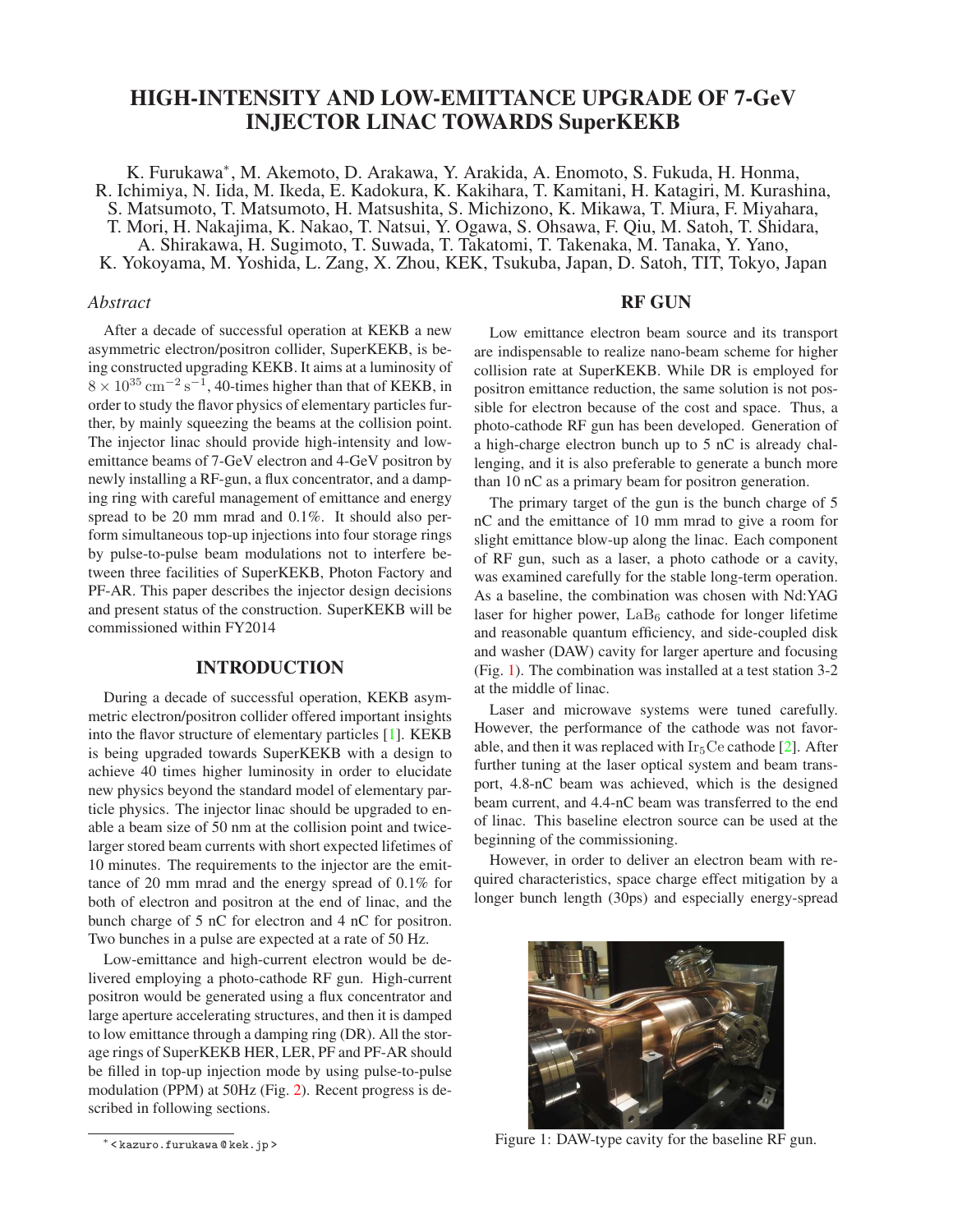

<span id="page-1-0"></span>Figure 2: Layout of injector linac.

mitigation by a rectangular bunch shape should be manipulated carefully (temporal manipulation). Another test station A-1 with a Yb-doped fiber oscillator, a fiber amplifier, a Yb:YAG thin-disk regenerative amplifier, a thin-disk multi-pass amplifier, and two-stage frequency doublers was installed to examine such a high-power and shaped laser pulse [\[3,](#page-2-2) [4\]](#page-2-3). A quasi traveling-wave side-couple cavity will replace the DAW cavity soon for further focusing and higher gradient [\[5\]](#page-2-4). The beam test goes well at lower beam charge of 0.3 nC without shape manipulation at first for the initial beam commissioning in autumn 2013.

## POSITRON ENHANCEMENT

The positron beam generated in the KEKB injector was approximately  $0.8nC \times 2$  bunches at 50 Hz. It should be enhanced up to 4 nC in stages, because of the design of SuperKEKB with twice larger beam current and much smaller beam lifetime down to 10 minutes. A high charge positron bunch will be generated with a conventional tungsten target and will be captured employing a flux concentrator and large aperture accelerating structure with velocity bunching. As the generated beam emittance is large, it will be damped employing DR at the energy of 1.1 GeV.

#### *Flux Concentrator to capture more positron*

One of the keys to increase the positron yield is the development of focusing pulsed coil just after the positron generation target. An air core pulsed coil was employed in the previous KEKB project. For SuperKEKB, it will be replaced by a pulsed flux concentrator (FC) with a high field of 4 Tesla. FC is a pulsed solenoid composed of a primary coil and a copper cylinder with a conical hole inside. Induced eddy current flows through a thin slit to an inner surface and generates a strong field of several Tesla. Achievable field strength is mainly determined by a hole diameter and a primary pulsed current.

The design of the FC was examined based on the collaboration with BINP, SLAC, Frascati and IHEP. While a BINP-type was considered as a future upgrade with higher field, a conventional SLAC/Frascati/IHEP-type FC was fabricated in KEK with a spiral slit for the preliminary positron beam commissioning in December 2013 (Fig. [3\)](#page-1-1). After a magnetic field measurement, it was tested at a peak current up to 6 kilo ampere, a half of the nominal current, without any issues such as discharges.

Several modified types of FCs would be fabricated and compared for different shapes even with a new entrance



Figure 3: Flux concentrator under field measurement.

<span id="page-1-1"></span>cone design [\[6\]](#page-2-5). Simulation studies from primary electron to DR including FC and large aperture structures were performed for higher field, better field symmetry, higher positron capturing ratio and lower beam loss. The target protection scheme is also under development not to make the energy deposit exceed a known limit [\[7\]](#page-2-6).

## *L-band system as backup*

The initial plan of the positron enhancement employed L-band (1298 MHz) accelerator structure with a larger aperture and longer wavelength compared with other Sband structure. The frequency was chosen considering the integer relation between linac and ring frequencies, filtering feature to reject satellite bunches, and development synergy with the linear collider project. Besides the large positron acceptance, elimination of S-band satellite bunches might be effective to reduce the beam loss at DR. It was also planned to utilize L-band for the beam bunch compression system after the extraction from DR.

The design and the fabrication of the system started in FY2010 with a 40-MW klystron and an accelerating structure (12 MV/m at 15 MW). In parallel the detailed design was examined with iterative beam simulations of positron capturing and acceleration, and it was found that a comparable performance could be achieved with a large aperture S-band structure and the velocity-bunching scheme. It is also known that S-band system has advantage for the cost and maintainability. Thus, it was decided to employ S-band system at least at the first stage of the project.

Nevertheless, since the margin for the requirement is narrow and L-band system should be ready as a backup scheme, high-power tests of newly-developed components were performed in FY2012. A klystron was confirmed to operate at sufficient parameters (30 MW, 1.5  $\mu$ s). A new 2m-long constant gradient travelling wave structure was also tested up to 6 MW within a limited conditioning